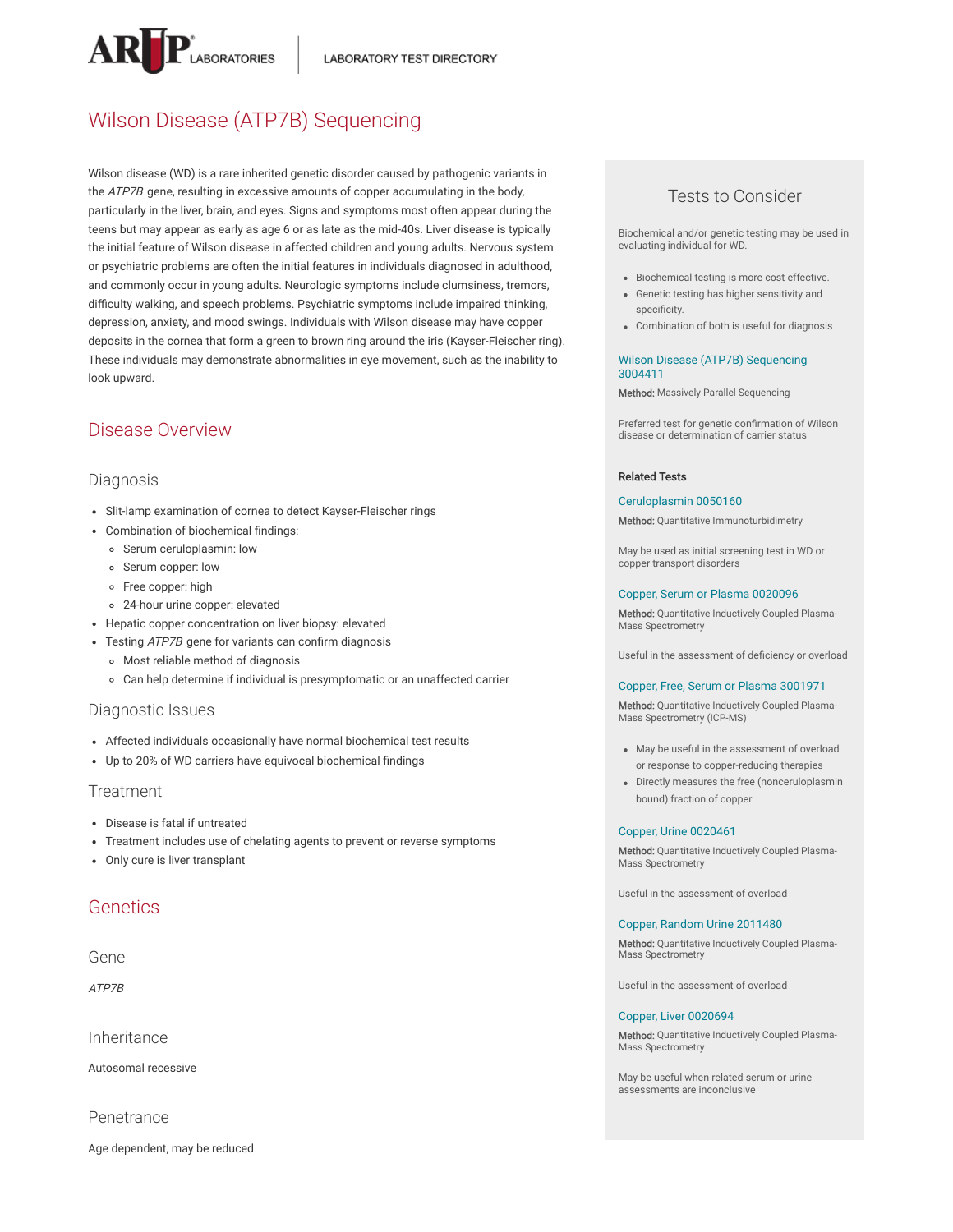## Test Interpretation

## Clinical Sensitivity

98% [1](#page-1-0)

## Analytical Sensitivity

For massively parallel sequencing:

| <b>Variant Class</b> | Analytical Sensitivity (PPA) Estimate <sup>a</sup> (%) | Analytical Sensitivity (PPA) 95% Credibility Region <sup>a</sup> (%) |
|----------------------|--------------------------------------------------------|----------------------------------------------------------------------|
| <b>SNVs</b>          | >99                                                    | 96.9-99.4                                                            |
| Deletions 1-10 bp    | 93.8                                                   | 84.3-98.2                                                            |
| Deletions 11-44 bp   | >99                                                    | 87.8-100                                                             |
| Insertions 1-10 bp   | 94.8                                                   | 86.8-98.5                                                            |
| Insertions 11-23 bp  | >99                                                    | 62.1-100                                                             |

aGene included on this test is a subset of a larger methods-based validation from which the PPA values are derived.

bp, base pairs; PPA, positive percent agreement; SNVs, single nucleotide variants

## Results

| <b>Results as Reported</b><br>in Patient Chart | Variant(s) Detected                                                    | <b>Clinical Significance</b>                                                                                                         |
|------------------------------------------------|------------------------------------------------------------------------|--------------------------------------------------------------------------------------------------------------------------------------|
| Positive                                       | Two pathogenic ATP7B gene variants<br>detected on opposite chromosomes | Consistent with a diagnosis of WD                                                                                                    |
| Negative                                       | No pathogenic ATP7B variants detected                                  | Significantly reduces the likelihood of being affected with or a carrier of WD                                                       |
| See note                                       | One pathogenic ATP7B gene variant detected                             | Individual is at least a carrier of WD and may be affected with WD if an undetected<br>variant is present on the opposite chromosome |
|                                                | Variants of uncertain clinical significance may<br>be identified       | Uncertain                                                                                                                            |

## Limitations

- Diagnostic errors can occur due to rare sequence variations
- Not determined or evaluated:
	- Regulatory region variants, including the Sardinian founder variant, c.-436\_-422del15
	- Deep intronic variants
	- Large deletions/duplications
	- Variants in genes other than ATP7B

## References

<span id="page-1-0"></span>1. Stättermayer A, Zoller HM, Weiss KH, et al. Patients with Wilson disease without detectable ATP7B mutations. Abstract 464. Boston, MA: 65th Annual Meeting of the American Association for the Study of Liver Diseases. 2014.

## Additional Resources

Coffey AJ, Durkie M, Hague S, et al. A genetic study of Wilson's disease in the United [Kingdom](https://www.ncbi.nlm.nih.gov/pubmed/23518715). Brain. 2013;136(Pt 5):1476-1487.